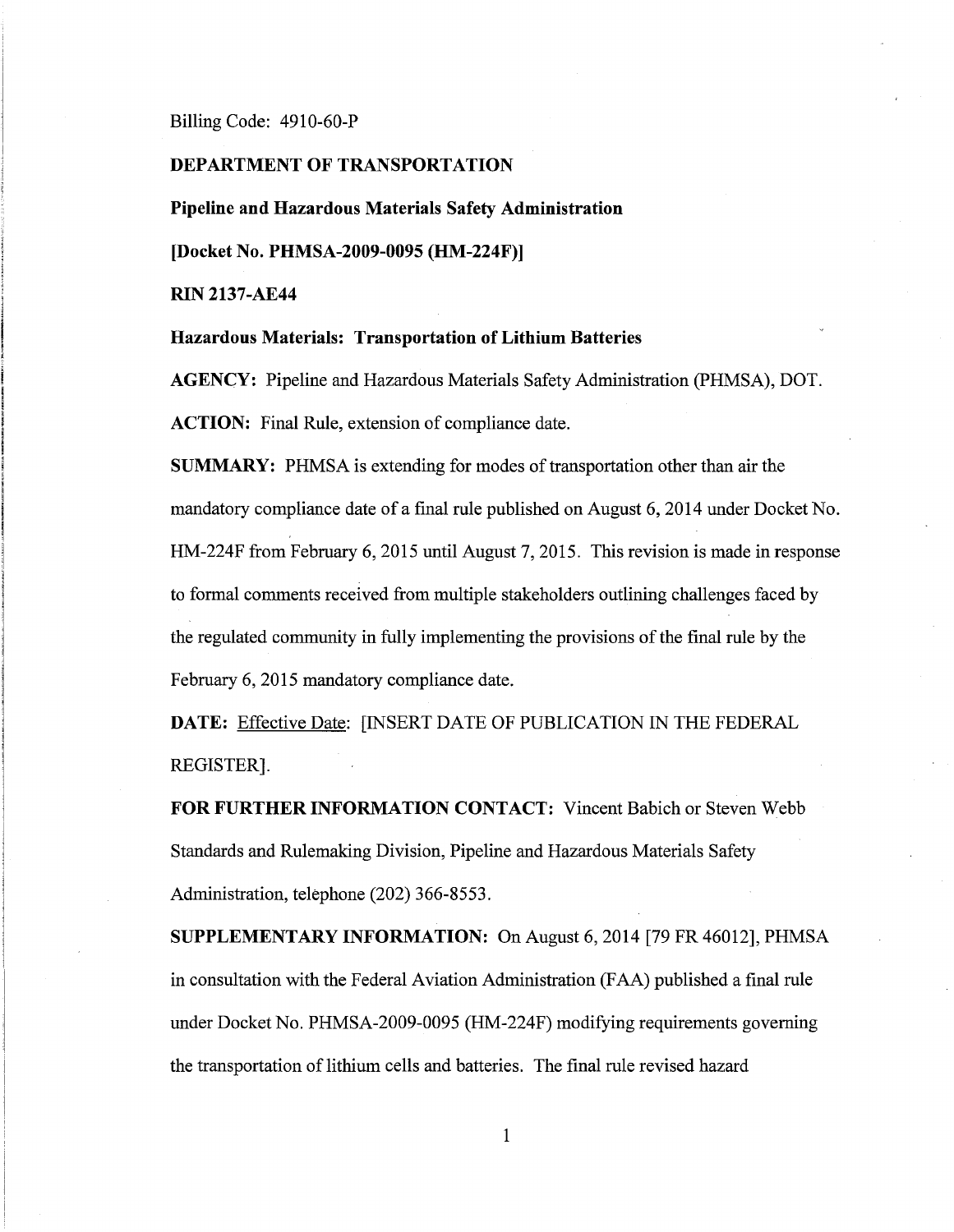communication and packaging provisions for lithium batteries to harmonize the Hazardous Materials Regulations (HMR; CFR parts 171-180) with applicable provisions of the United Nations (UN) Model Regulations, the International Civil Aviation Organization's Technical Instructions for the Safe Transport of Dangerous Goods by Air (ICAO Technical Instructions) and the International Maritime Dangerous Goods (IMDG) Code. In the August 6, 2014 final rule, PHMSA authorized a mandatory compliance date of February 6, 2015 (six months after publication in the **Federal Register)** for shippers to incorporate the new requirements into standard operating procedures and complete training of affected personnel.

The Retail Industry Leaders Association, the Food Marketing Institute, the National Retail Federation, and the Rechargeable Battery Association submitted a joint request for an extension of six months to the current mandatory compliance date. These groups contend that the six month transitional period adopted in the final rule did not provide sufficient time to comply with the new requirements and has proven extremely challenging for the retail industry to implement in particular for surface transportation. The request notes that "generally, the new regulations require that domestic ground shipments of products with lithium batteries adhere to shipping standards previously only required for international air and sea transportation". The groups further note that the detailed information necessary for compliance, such as the specific number of lithium cells or batteries contained in a package and whether a package contains lithium ion or lithium metal cells or batteries, as required by  $\S 173.185(c)(3)$ , does not currently exist in any format that the retail sector can access and utilize. In addition the requestors state that tens of thousands of consumer products may be impacted by the rule, and estimate that to

2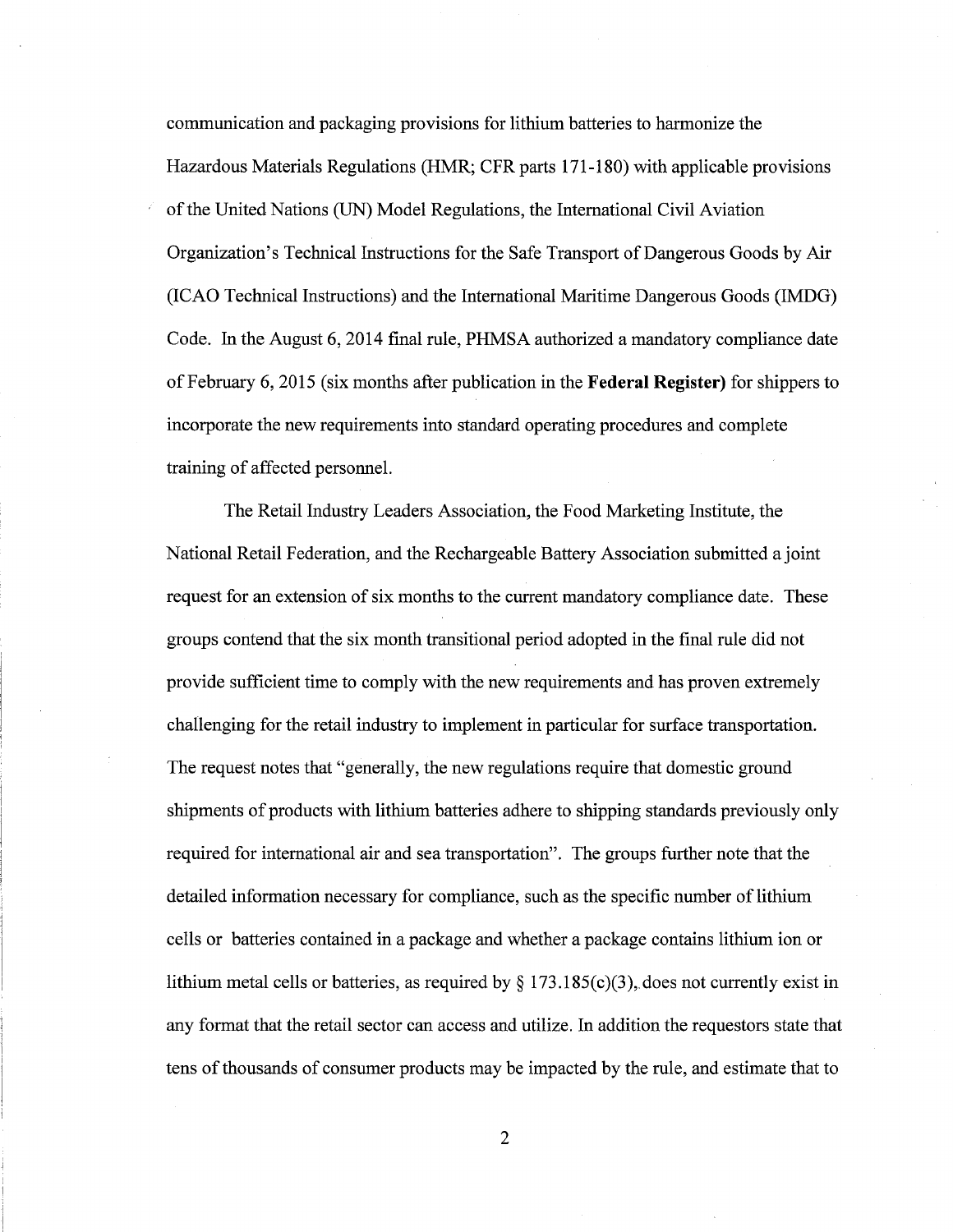date, the necessary information has been obtained from retail suppliers for less than 25% ofthe affected products. Furthermore, they relate that since August 2014, retail businesses and their suppliers have been working diligently to develop information technology (IT) systems and business processes to identify consumer products impacted by the regulation. Systematic solutions are being developed but will take additional time to implement. They estimate that a minimum of six additional months is necessary to identify all affected products and build the IT infrastructure necessary to effectively implement the regulations. Finally, the commenters point out that the new provisions require the developing, tracking, and implementing of training programs for hundreds of thousands of employees to enable them to execute the nuanced marking and labeling requirements of the final rule.

PHMSA appreciates the additional information submitted and has reviewed the information in conjunction with the information considered during the rulemaking process. Based on this review, PHMSA believes the additional arguments and justification provided by the commenters have merit and that an extension of the mandatory compliance date for modes of transportation other than aircraft is warranted. PHMSA recognizes that the primary focus of the HM-224F final rulemaking as outlined in published notices preceding the final rule was to align the requirements of the HMR for air transportation of lithium batteries with those of the ICAO Technical Instructions. PHMSA believes that maintaining the February 6, 2015 compliance date for air transport is appropriate and important for aviation safety and is therefore maintaining the February 6, 2015 effective date for offering, acceptance, and transportation by aircraft. Therefore, in consultation with the FAA and consistent with the information set forth in the joint

3